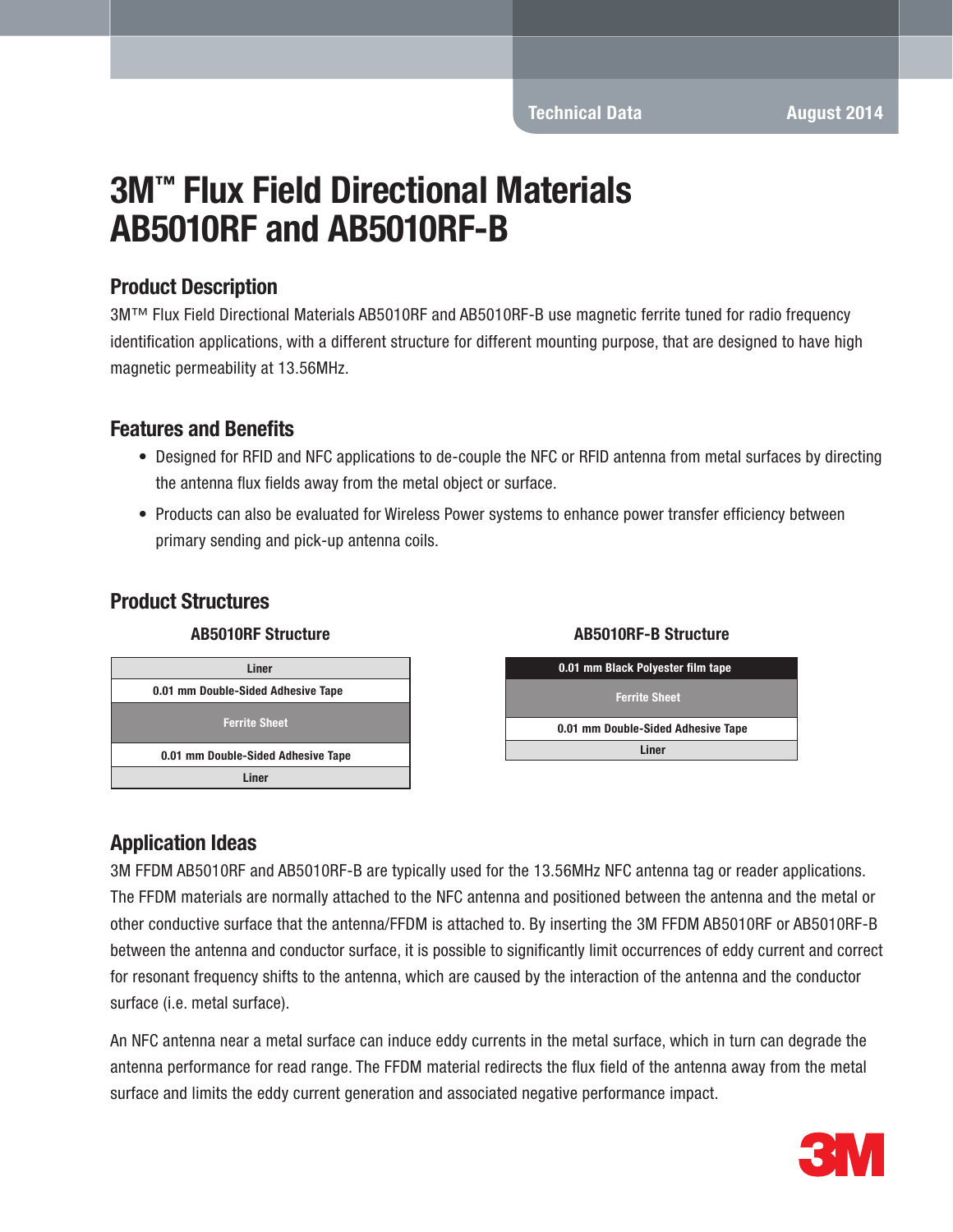# **Construction**

| <b>Properties</b>                         | <b>Typical Value</b>                                                    |
|-------------------------------------------|-------------------------------------------------------------------------|
| <b>Type of Absorber Material</b>          | Sintered ferrite sheet                                                  |
| <b>Product Structures</b>                 | AB5010RF: Ferrite sheet with top & bottom side adhesive tape            |
|                                           | AB5010RF-B: Ferrite sheet with top PET cover & bottom D/C adhesive tape |
| <b>Total Thickness</b>                    | $0.1$ mm $(0.08$ mm ferrite)                                            |
| <b>Magnetic Permeability</b> <sup>1</sup> | 150 (at 13.56MHz)                                                       |
| <b>Standard Size</b>                      | $125$ mm x $125$ mm                                                     |
| Resistivity <sup>2</sup>                  | $1 \times 10^6$ $\Omega$                                                |
| <b>Operating Temperature</b>              | $-30 \sim +85$ °C                                                       |

<sup>1</sup> This value was measured with Agilent E4991A RF Impedance/Material analyzer.

<sup>2</sup> Test method is ASTM D 257.

# Typical Real and Imaginary part of Permeability with Frequency

Note: The following technical information and data should be considered representative or typical only and should not

be used for specification purposes.



# Application Techniques

3M™ Flux Field Directional Materials AB5010RF and AB5010RF-B are designed for thin NFC/RFID antenna tag, its total thickness 0.1mm that allows thinner design for the whole anti-metal interference NFC antenna to lower to below 0.25mm, this provides a big space advantage to NFC smart phone design, that become NFC smart phone thinner real.

Many factors determine true communication range such as antenna size, sensitivity, field intensity, modulation algorithm and environment.

3M FFDM AB5010RF and AB5010RF-B can largely improve reading distance by improving permeability even with thinner thickness by comparison with other type of ferrite at the same thickness, detailed permeability can referred to permeability chart. Just simple inserting 3M FFDM AB5010RF and AB5010RF-B can increase communication distance. To maximize the performance, it is necessary to take into account the fact that the inductance of antenna may be increased by 3M FFDM AB5010RF and AB5010RF-B.